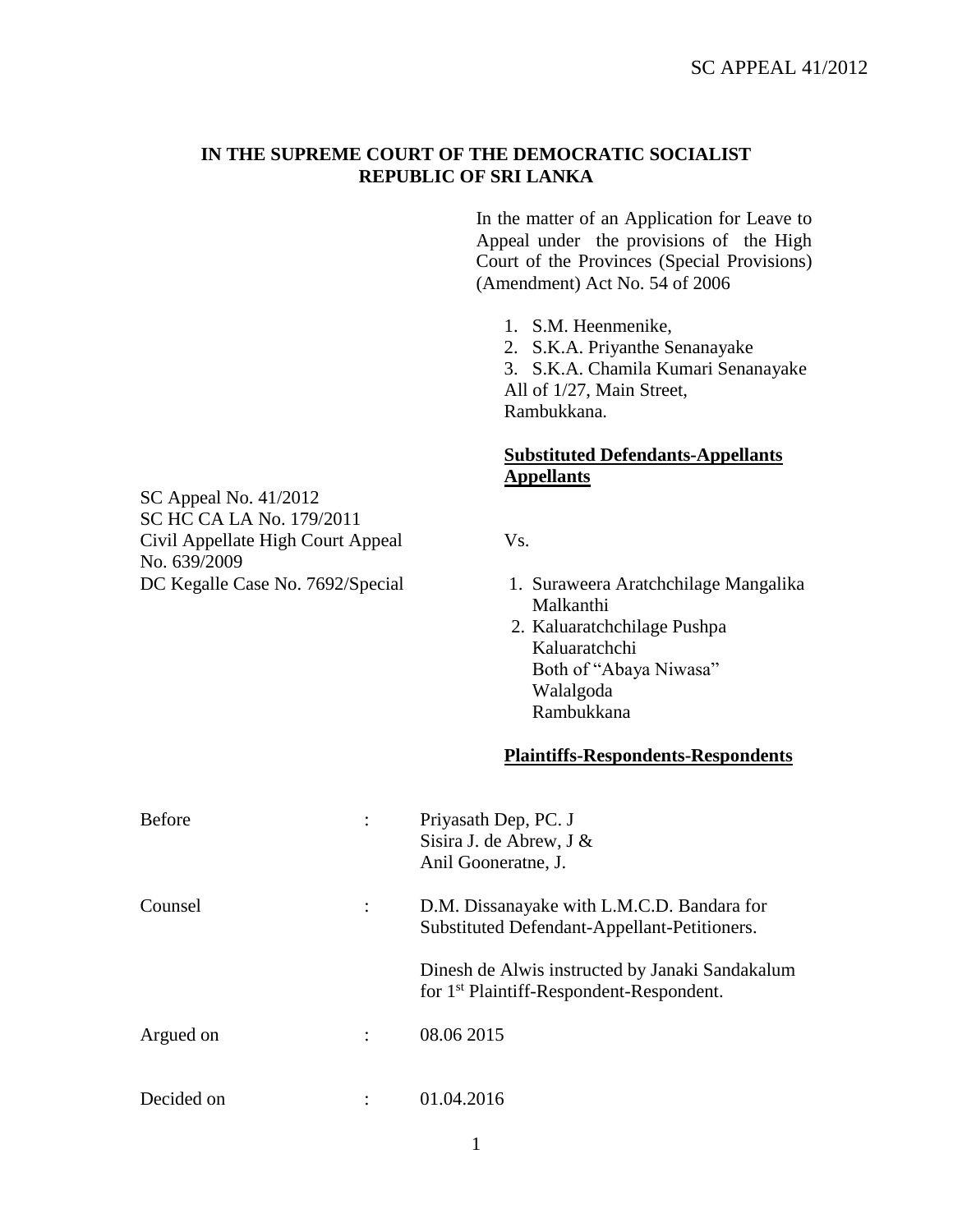## **Priyasath Dep, PC, J**

The Substituted- Defendant –Appellant- Appellants( hereinafter referred to as "Appellants") filed a Leave to Appeal Application against the judgment dated 25.04 2011 of the Provincial High Court (Civil Appeal) of the Sabaragamuwa Province holden at Kegalle in Case No. SP/HCCA/KAG/639/2009 and obtained leave to appeal from this court.

The Plaintiffs-Respondents-Respondents (hereinafter referred to as "Respondents") instituted action in the District Court of Kegalle in Case No. 7692/Spl against the Defendant-Appellants. When the action was proceeding in the District Court the 2<sup>nd</sup> Plaintiff passed away and the 1<sup>st</sup> Plaintiff who is the mother of the  $2<sup>nd</sup>$  Plaintiff filed a petition and an affidavit dated  $15<sup>th</sup>$  July 2008 and moved to substitute her in place of the deceased  $2<sup>nd</sup>$  Plaintiff. The Court allowed the substitution and substitution was effected on 02.07.2008. This is reflected in page 55 of the Appeal Brief. The Court ordered the 1st Plaintiff Respondent to file an amended caption. However, this was not complied with. Thereafter trial proceeded and the judgment was delivered in favour of the Plaintiffs.

The Defendants-Appellants appealed against the judgment of the District Court to the Provincial High Court (Civil Appeals). In the Notice of Appeal and in the Petition of Appeal, the Appellants had cited the  $2<sup>nd</sup>$  Plaintiff who is dead as a Respondent. The Plaintiff-Respondents at the hearing of the appeal took up a preliminary objection to the effect that the Notice of Appeal and Petition of Appeal filed by the Defendants are defective for the reason that the 2<sup>nd</sup> Respondent named therein was dead on the date of filing of the appeal.

The Appellant submitted that in the District Court it was the  $1<sup>st</sup>$  Plaintiff-Respondent-Respondent who filed papers to substitute her in place of the deceased  $2<sup>nd</sup>$  Plaintiff who is her daughter. The  $1<sup>st</sup>$  Plaintiff –Respondent-Respondent had failed to amend the caption as ordered by court. The Appellant submited that  $1<sup>st</sup>$  Plaintiff-Respondent-Respondent after the substitution became the only Respondent and she was properly cited as the Respondent in the appeal and there is no prejudice caused.

The Honourable High Court judges held that the Petition of Appeal is not in conformity with 758(1) of the Civil Procedure Code. 758(1) deals with the language and the form of the appeal and it reads thus;

- 758 (1) The petition of appeal shall be distinctly written upon good and suitable paper, and shall contain the following particulars:-
- (a) the name of the court in which the case is pending;
- (b) the name of the parties to the action;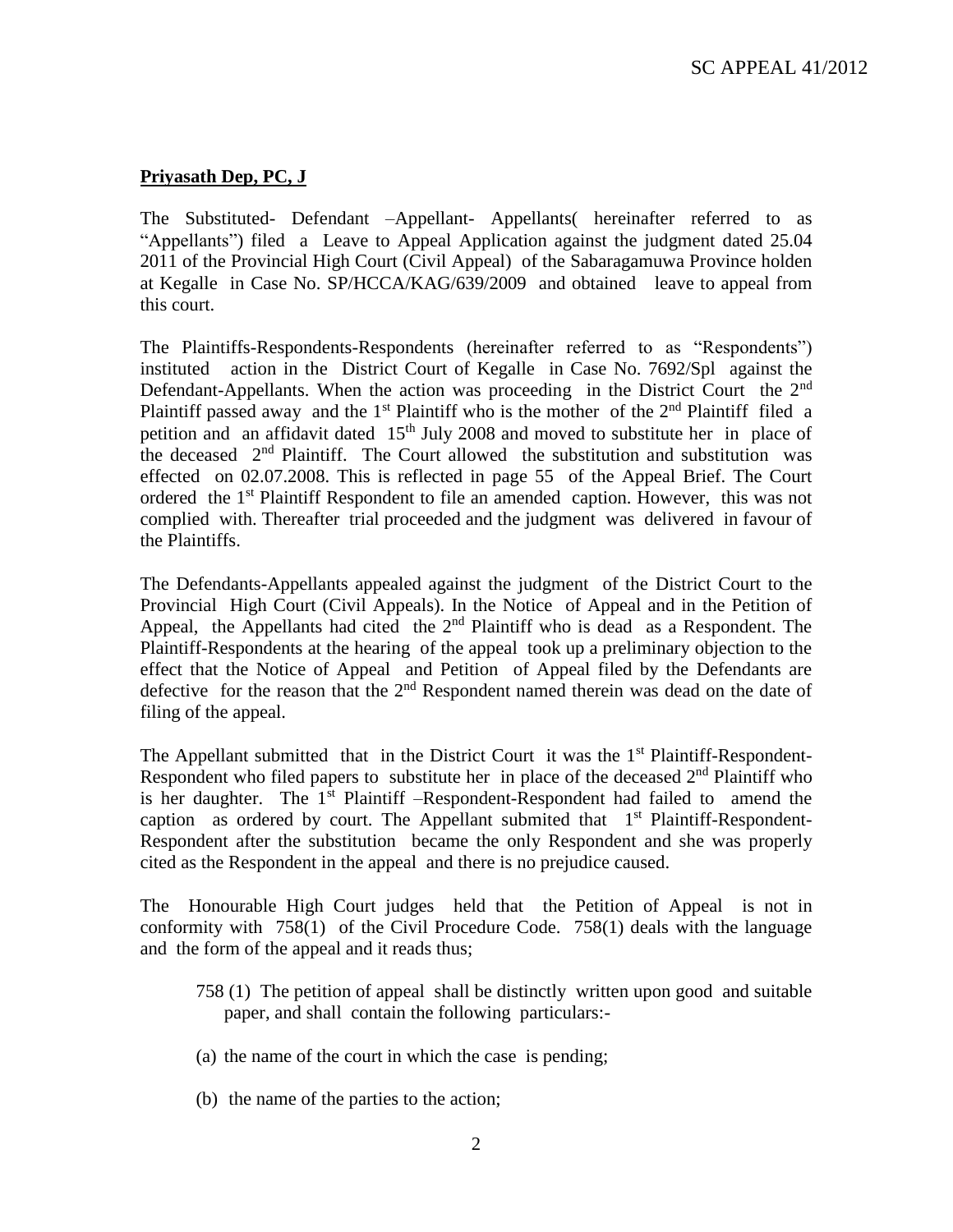- (c ) the name of the Appellant and of the respondent:
- (d) The address to the Court of Appeal;
- (e) A plain and concise statement of the grounds of objection to the judgment, decree or order appealed against – such statement to be set forth in duly numbered paragraphs;
- (f) A demand of the form of relief claimed.

The Respondents heavily relied on the decision of the Court of Appeal in the case of *Wimalasiri and another vs. Premasiri* (2003) 3 SRI LR page 330 where it was held that:

"Default of citing a person not living as the Respondent in the Notice of Appeal and the Petition of Appeal which resulted from the negligence of the Defendant-Appellant and the Registered Attorney-at-Law would render notice and the Petition of Appeal void *ab initio*. The defect being incurable the Defendant-Appellant cannot seek relief under section 759(2)".

"There is a distinction between mistakes or inadvertence of an Attorney-at-law or party and negligence, a mere mistake can generally be excused but not negligence."

The learned High Court Judges upheld the preliminary objections and rejected the appeal. The Appellants filed a Leave to Appeal Application and obtained leave on following questions of law.

- 1. Has the Civil Appellate High Court misinterpreted the judgment in the case of *Wimalasiri Vs. Premasiri* (2003) 3 ,Sri.LR 330, in applying the same to the facts of the case at hand ? and
- 2. In the aforesaid context has the Civil Appellate High Court misdirected in law in coming to the finding that, the failure to name the  $2<sup>nd</sup>$  Defendant Respondent a party to the Appeal, is an incurable defect which cannot be allowed to be rectified or relief could be sought under section 759(2) of the Civil Procedure Court ?

The Appellants submit that the facts in this case are different from the facts in the case of *Wimalasiri vs. Premasiri* (Supra) which was relied upon by the Respondents. The Appellants submited that the Hon. Judges of the High Court misinterpreted the judgment when it applied the same principles to the present case. In *Wimalasiri vs. Premasiri* there was only one defendant and he was dead at the time of instituting the action. In the present case there are two Plaintiffs and the  $2<sup>nd</sup>$  Plaintiff died pending the action.  $1<sup>st</sup>$  Plaintiff was duly substituted in the place of the deceased  $2<sup>nd</sup>$  Plaintiff. The Learned Counsel for the Appellants submits that no prejudice would be caused as the 1<sup>st</sup> Plaintiff-Respondent is cited as a party and she is one and the same person substituted in the place of the deceased  $2<sup>nd</sup>$  Plaintiff. Therefore, appeal could proceed against her despite the fact that she was not cited as the  $2<sup>nd</sup>$  Substituted Plaintiff-Respondent.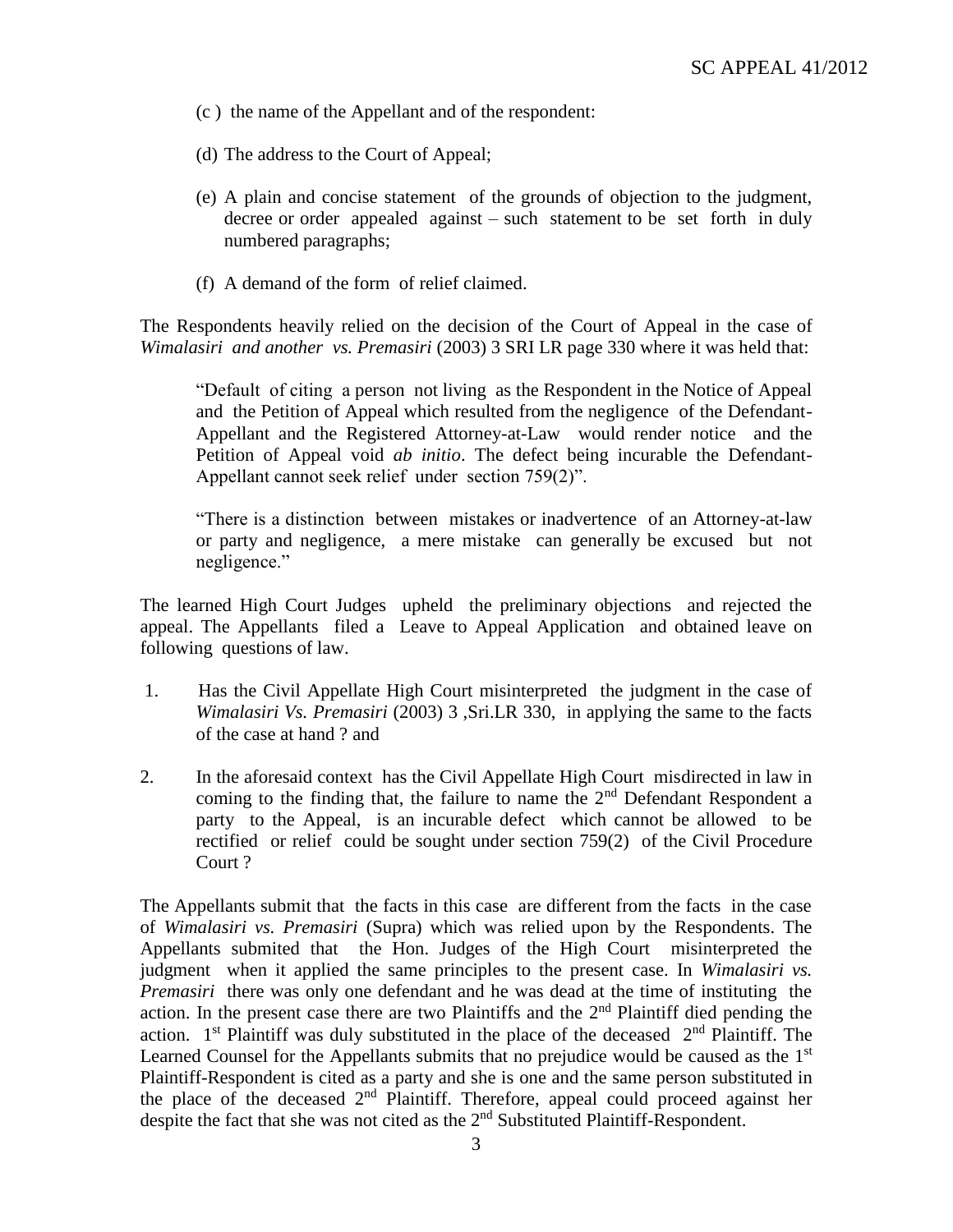The Appellant submitted that though substitution had taken place in the District Court, the Plaintiff-Respondent had failed to amend the caption as ordered by Court. The initial mistake was done by the Respondent and the Respondent is precluded from raising the objection. The learned Counsel for the Plaintiff –Respondent submitted that there is no legal requirement to amend the caption though as a matter of practice it is done. In support of his argument he cited section 394 of the Civil Procedure Code. According to this section what is required is for the court to 'cause an entry to that effect to be made on the record and proceed with the action'.

The Learned Counsel for the Respondents submitted that the  $1<sup>st</sup>$  Plaintiff represents her interest as the  $1<sup>st</sup>$  Plaintiff. As the  $2<sup>nd</sup>$  substituted Plaintiff her capacity is different as she represents the estate the deceased  $2<sup>nd</sup>$  Plaintiff. Therefore, in the caption her name should also be included as a party substituted in the place of the deceased  $2<sup>nd</sup>$  Plaintiff.

The learned Counsel for the Respondent cited cases where Supreme Court held that citing a deceased person as a party or failure to cite all the parties cited in the court below render the appeal ab initio void.

In SC SPL LA No. 39/2010, (Supreme Court Minutes dated 14.05.2010) then, Chief Justice J.A.N. de Silva (Sripavan J, and Ekanayake J. agreeing) dismissed the application upholding a preliminary objection that the application is defective for the reason that a dead person has been made a party.

In *Illangakoon Mudiyanselage Gnanathileke Illangakoon vs. Anula Kumarihamy* SC HC LA 277/11 (SC Minutes of 21.01.2013) Sripavan J, (Hettige, PC J and Dep PC J agreeing) upheld the preliminary objection and dismissed the Plaintiff's leave to appeal application for noncompliance with Rule 28(2) of the Supreme Court Rules of 1990. In that case it was held that the Plaintiff has failed to set out the full title in the application which includes all the persons cited as parties in the proceedings below.

These two cases refer to leave to appeal applications filed against the judgments of the High Court (Civil Appeal) to the Supreme Court for which Supreme Court Rules of 1990 applies. Therefore these two judgments are not relevant to the present appeal. In the case before us, we are dealing with an appeal from the District Court to the High Court (Civil Appeal). The sections applicable to this case are 758 ,759 (2) and 770 of the Civil Procedure Code.

The Learned Counsel for the Appellants submitted that the mistake in citing a deceased party and the failure to name the substituted  $2<sup>nd</sup>$  Plaintiff as a Respondent is a curable defect under section 759(2) of the Civil Procedure Code. The section 759(2) reads thus:

759(2) In the case of any mistake, omission or defect on the part of any Appellant in complying with the provisions of the foregoing sections,(other than a provision specifying the period within which any act or thing is to be done) the Court of Appeal may, if it should be of opinion that the Respondent has not been materially prejudiced, grant relief on such terms as it may deem just.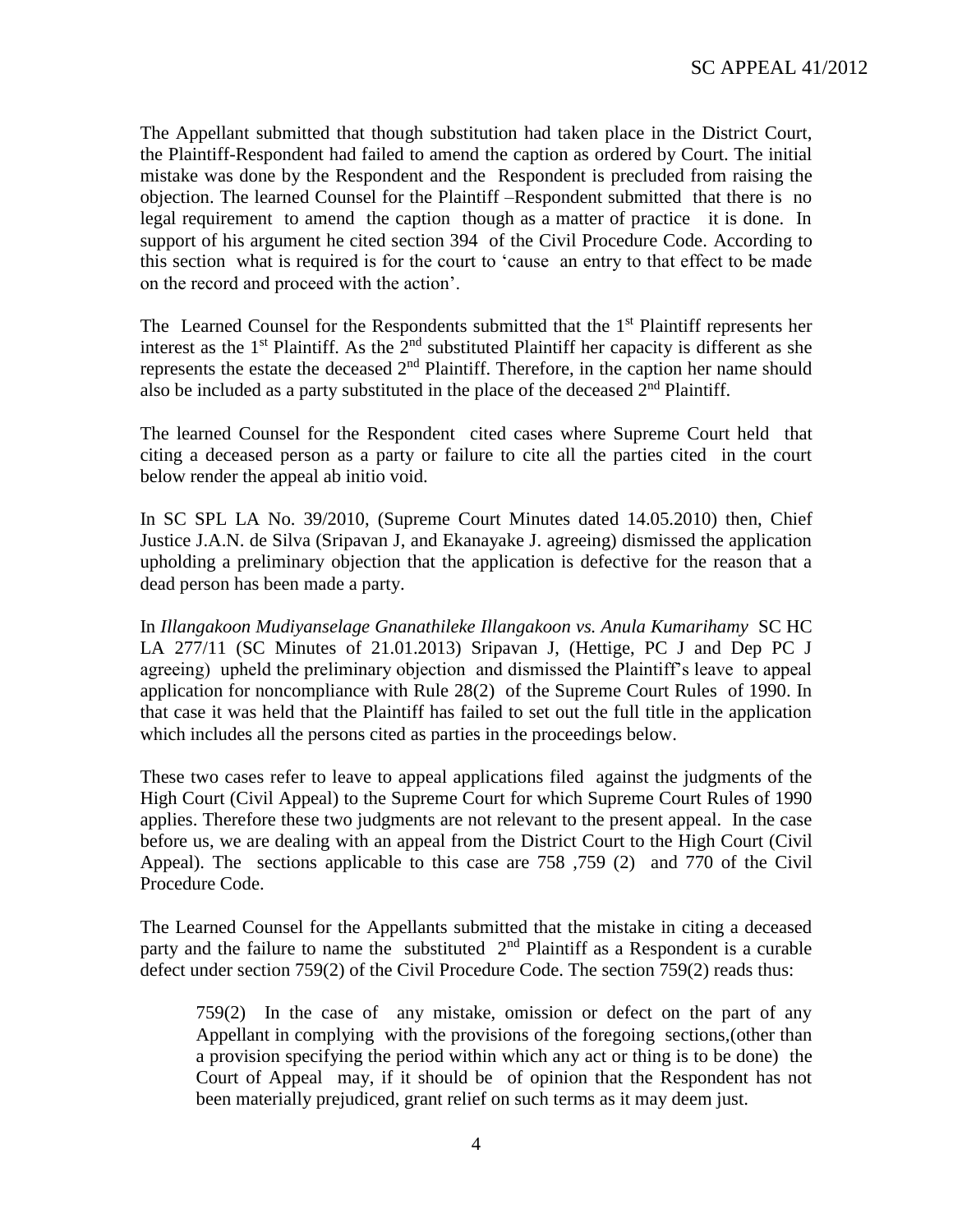The decision of the Supreme Court in *Nanayakkara vs. Warnakulasuririya* [1993] 2 Sri. L.R 289 would be relevant to the present case. In this case the notice of appeal was accompanied by security for the Respondent's costs of appeal as required under section 755(2).However there was a failure to hypothecate the sum of money tendered by bond as required under section 755 ( C ) of the Civil Procedure Code. In the said case Kulatunga, J held that:

" The power of the Court to grant relief under section  $759(2)$  of the code is wide and discretionary and is subject to such terms as the Court may deem just. Relief may be granted even if no excuse for non-compliance is forthcoming. However, relief cannot be granted if the Court is of opinion that the respondent has been materially prejudiced in which event the appeal has to be dismissed."

In the course of the judgment in the said case Kulatunga, J.at page 293further observed that :-

" In an application for relief under section  $759(2)$ , the rule that the negligence of the Attorney-at-Law is the negligence of the client does not apply as in the case of default curable under sections 86(2), 87(3) and 771 of the Civil Procedure Code. Such negligence may be relevant, but it does not fetter the discretion of the Court to grant relief where it is just and fair to do so."

In *Keerthisiri vs Weerasena* [1997] 1 Sri.LR 70 , the Appellant failed to duly stamped the notice of appeal as required under section 755 (1) of the Code. G.P.S.de Silva CJ held that:

"What is required to bar relief is not any prejudice but material prejudice, i.e. detriment of the kind which the respondent cannot reasonably called upon to suffer. In this instant case there is nothing to suggest that the respondent has been materially prejudiced. I accordingly hold that the Court of Appeal had jurisdiction to grant relief in terms of section 759(2) of the present Code."

The section 770 of the Civil Procedure Code which is reproduced below is also applicable to this case.

770. " If, at the hearing of the appeal, the respondent is not present and the court is not satisfied upon the material in the record or upon other evidence that the notice of appeal was duly served upon him or his registered attorney as herein before provided, or if it appears to the court at such hearing that any person who was a party to the action in the court against whose decree the appeal is made, but who has not been made a party to the appeal, the court may issue the requisite notice of appeal for service."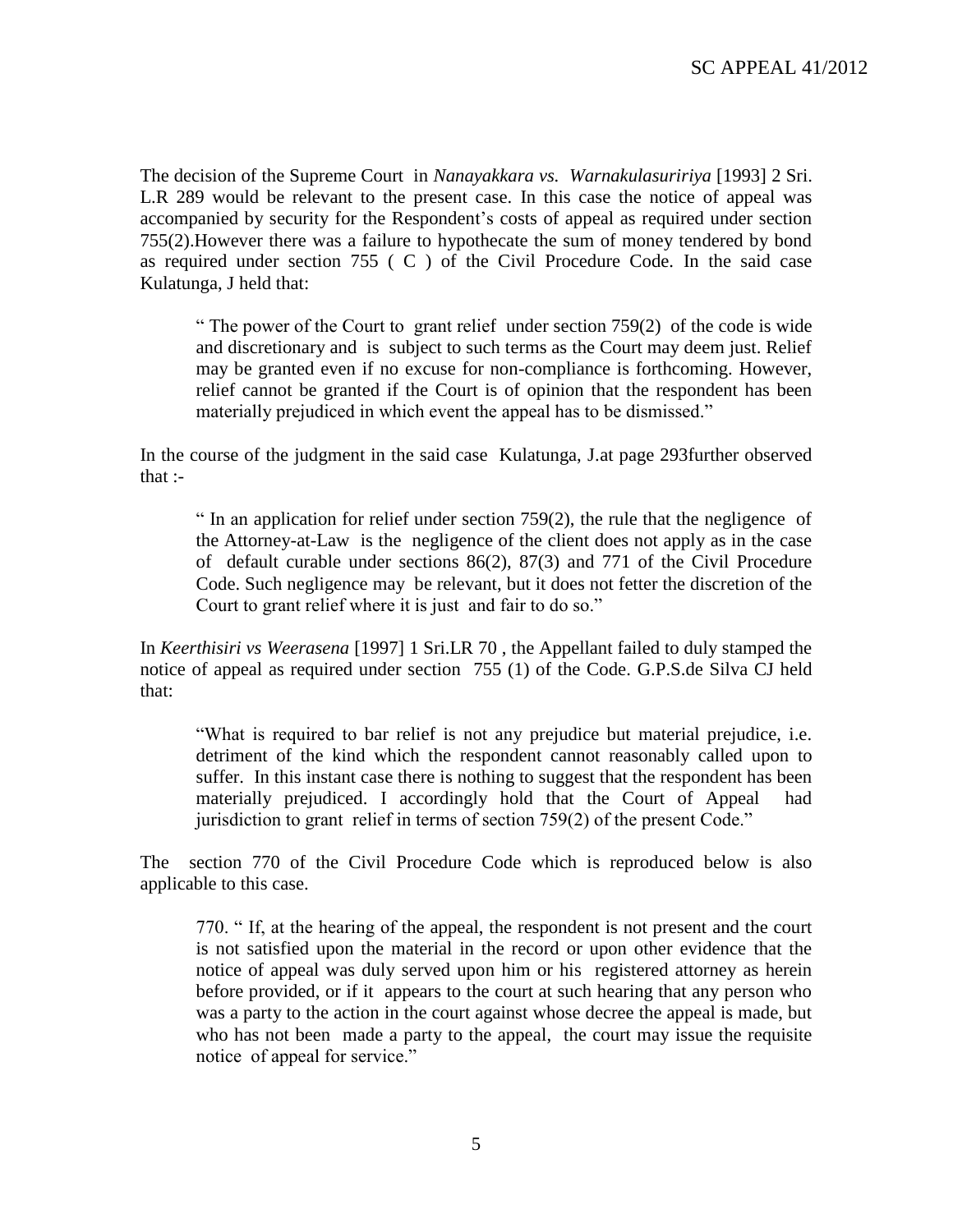In *KiriMudiyanse vs. BandaraMenika* 76 NLR Page 371 an objection was taken that some of the parties in the lower court were not joined as Respondents in the Notice of Appeal and in the Petition of Appeal. It was held that:

'The Supreme Court had the discretionary power under section 770 of the Civil Procedure Code to direct the 1<sup>st</sup> to the 3<sup>rd</sup> and the 6<sup>th</sup> to the 8<sup>th</sup> defendants to be added as respondents. The exercise of the discretion contemplated in section 770 is a matter for the decision of the judge who hears the appeal in the particular case. Furthermore, it should be exercised when some good reason or cause is given for non-joinder. The discretion which is an unfettered one must, of course, be exercised judicially and not arbitrarily and capriciously.

In *Jayasekera and Lakmini* and others [2010} 1Sri.L.R at page 41 there was a failure to comply with sections 755(1), 755(2) and 758(1) of the Civil Procedure Code. The Appellant had failed to :-

- (a) to name the parties to the action,
- (b) to name all the respondents to the action,

(c) to give required notices of this appeal to the  $1<sup>st</sup>$  2<sup>nd</sup> and  $3<sup>rd</sup>$  defendants, and to submit proof thereof.

(d) to provide security for the  $1<sup>st</sup> 2<sup>nd</sup>$  and  $3<sup>rd</sup>$  defendants costs of appeal?

In *Jayasekera and Lakmini*(supra). Chandra Ekanayake, J., cited with approval the judgments in *Nanayakkara vs. Warnakulasuririya*(supra) *Keerthisiri vs Weerasena*(supra) and KiriMudiyanse vs. BandaraMenika(supra) and held :

" In the case at hand the notice of appeal had been filed by the registered attorney-at-law and the failure to comply with section 755 appears to be a negligence on his part – such negligence though relevant does not fetter the discretion of Court to grant relief when it appears that it is just and fair to do so"- what is required to bar relief under Section 759(2) is not any prejudice but material prejudice  $-1$  am inclined to the view that the Plaintiff being the only respondent named in the notice of appeal would not be materially prejudiced by the grant of relief under section 759(2).

Having considering the authorities cited above, I hold that failure to comply with section 755(1) by not citing the 2nd Substituted Plaintiff as a Respondent in the Notice of Appeal and in the Petition of Appeal is a curable defect under sections 759 (2) and section 770 of the Civil Procedure Code. I set aside the judgment in the High Court ( Civil Appeal), Kegalle in case No. 639/2009.